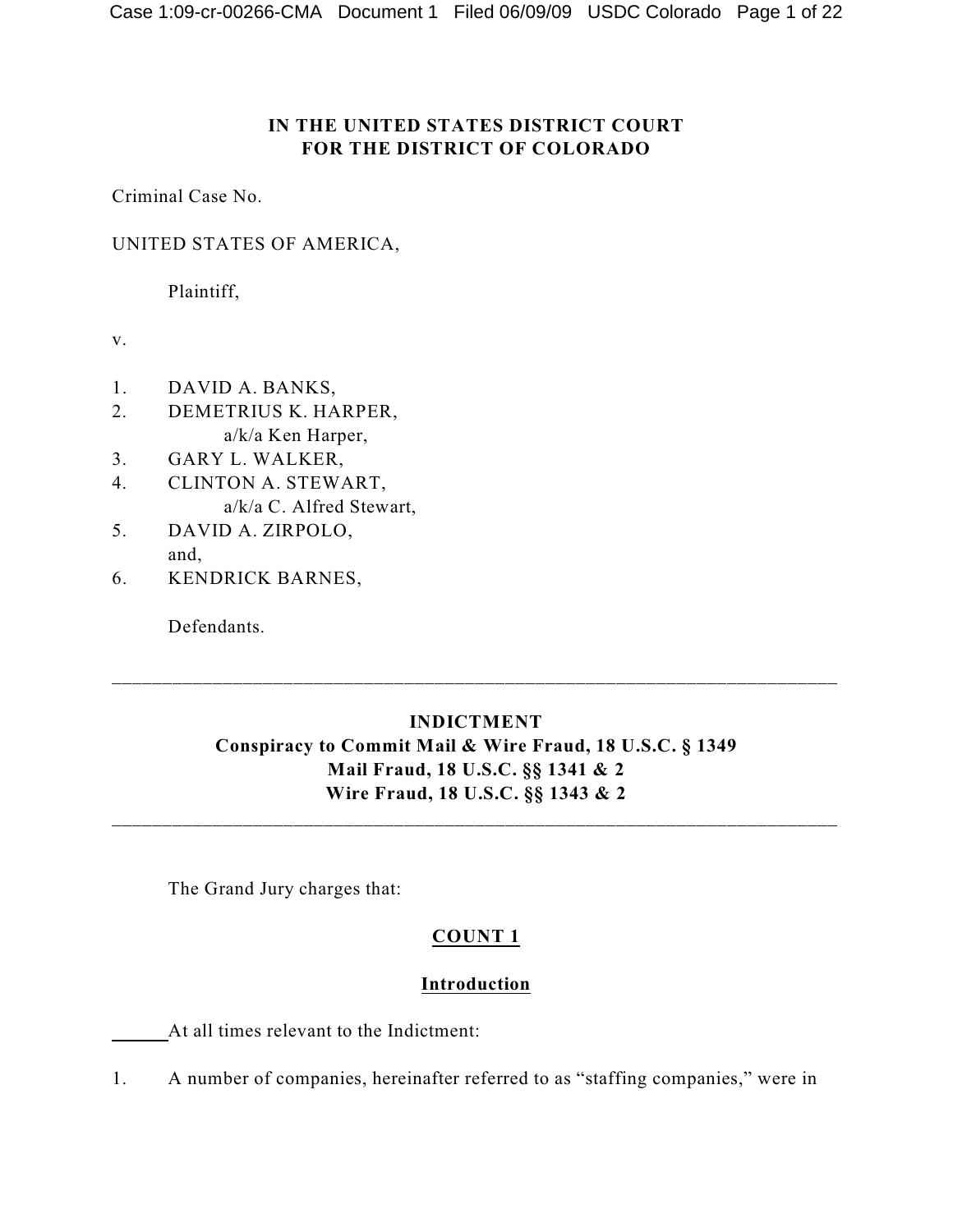the business of providing temporary labor to other companies, hereinafter referred to as "requesting companies." Staffing companies generally had a database of employees, with various skill sets, available to be placed in positions at requesting companies. Typically, when a requesting company hired a staffing company, the requesting company provided the staffing company with job descriptions or similar lists of the types of skills needed in employees. The staffing company then found employees, from its database, to place at the requesting company.

- 2. Staffing companies sometimes also provided a service called "payrolling." A payrolling transaction typically involved employees who had been pre-selected by the requesting company to work for the requesting company. In a payrolling transaction, a staffing company was primarily paid to handle administrative tasks, such as tax withholding and reporting related to these employees.
- 3. In either a traditional or a payrolling transaction, once a staffing company placed an employee at the requesting company, that employee reported to work at the requesting company and, after working, completed a form on which the employee reported the times he/she has worked (a "time reporting card"). The time reporting card was approved by a supervisor at the requesting company and then forwarded to the staffing company to be processed. The staffing company processed the time reporting card, generated a payroll check or direct deposit payment, and usually forwarded the payment directly to the employee who has completed the work. The

2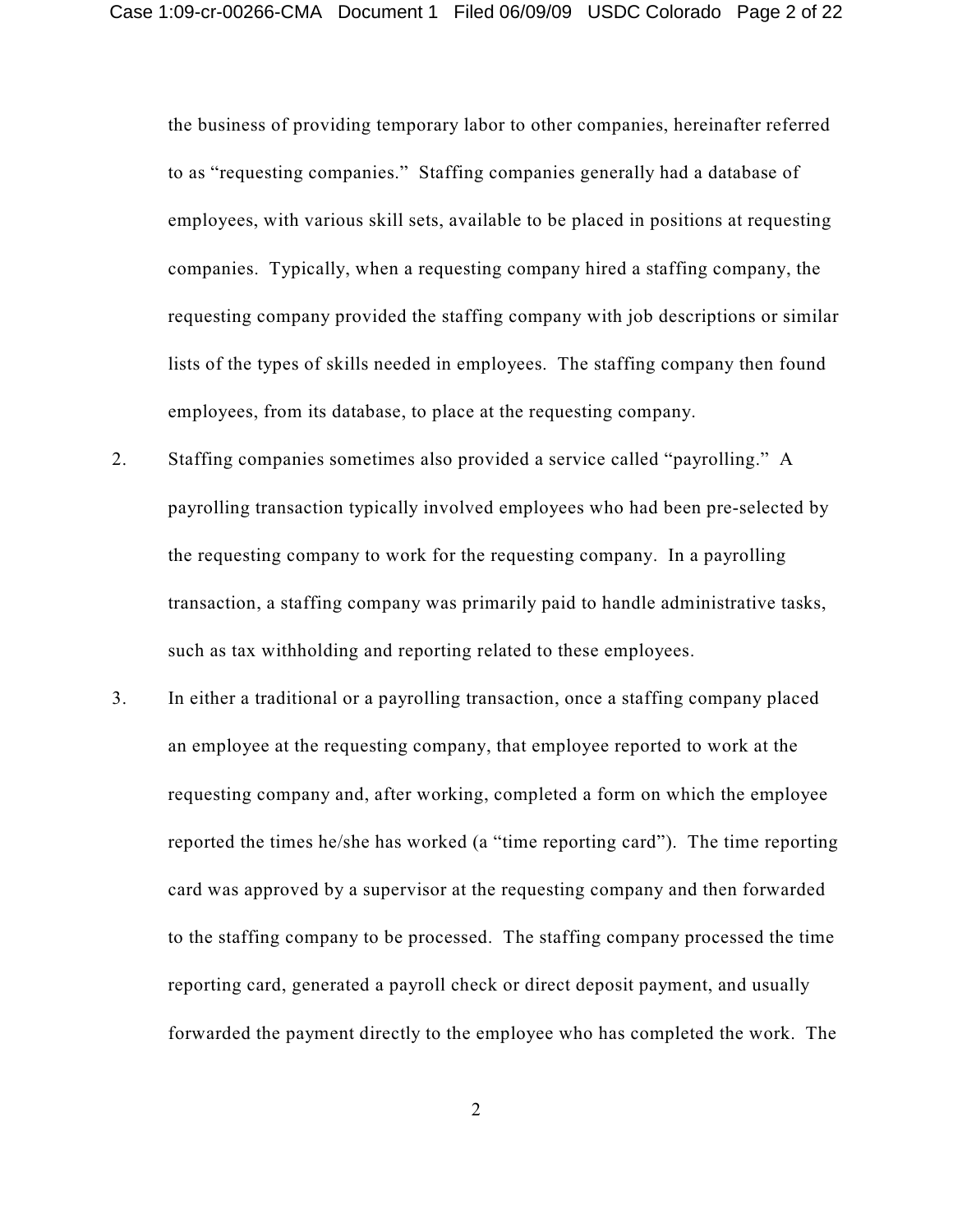staffing company then generated an invoice and sent it to the requesting company.

### **The Conspiracy**

4. Beginning in or around October, 2002, and continuing thereafter until in or around February, 2005, in the State and District of Colorado and elsewhere, the defendants, **DAVID A. BANKS, DEMETRIUS K. HARPER, GARY L. WALKER, CLINTON A. STEWART, DAVID A. ZIRPOLO**, and **KENDRICK BARNES**, combined, conspired, confederated and agreed together and with others known and unknown to the Grand Jury, to commit Mail Fraud, in violation of Title 18, United States Code, Section 1341, and Wire Fraud, in violation of Title 18, United States Code, Section 1343.

#### **Manner and Means of the Conspiracy**

- 5. The defendants operated or were associated with companies called Leading Team, Inc. ("LT"), IRP Solutions Corporation ("IRP"), or DKH, LLC ("DKH"), sometimes doing business as DKH Enterprises. The defendant used these entities to help perpetrate a scheme to defraud various staffing companies. Although LT, IRP, and DKH, all used office space on the second floor of a building located at 7350 Campus Drive, Colorado Springs, Colorado, and employed many of the same people, the defendants disguised or misrepresented the connections among these companies and sometimes served as commercial references for each other.
- 6. Through LT, IRP, or DKH, defendants **BANKS, HARPER, WALKER,**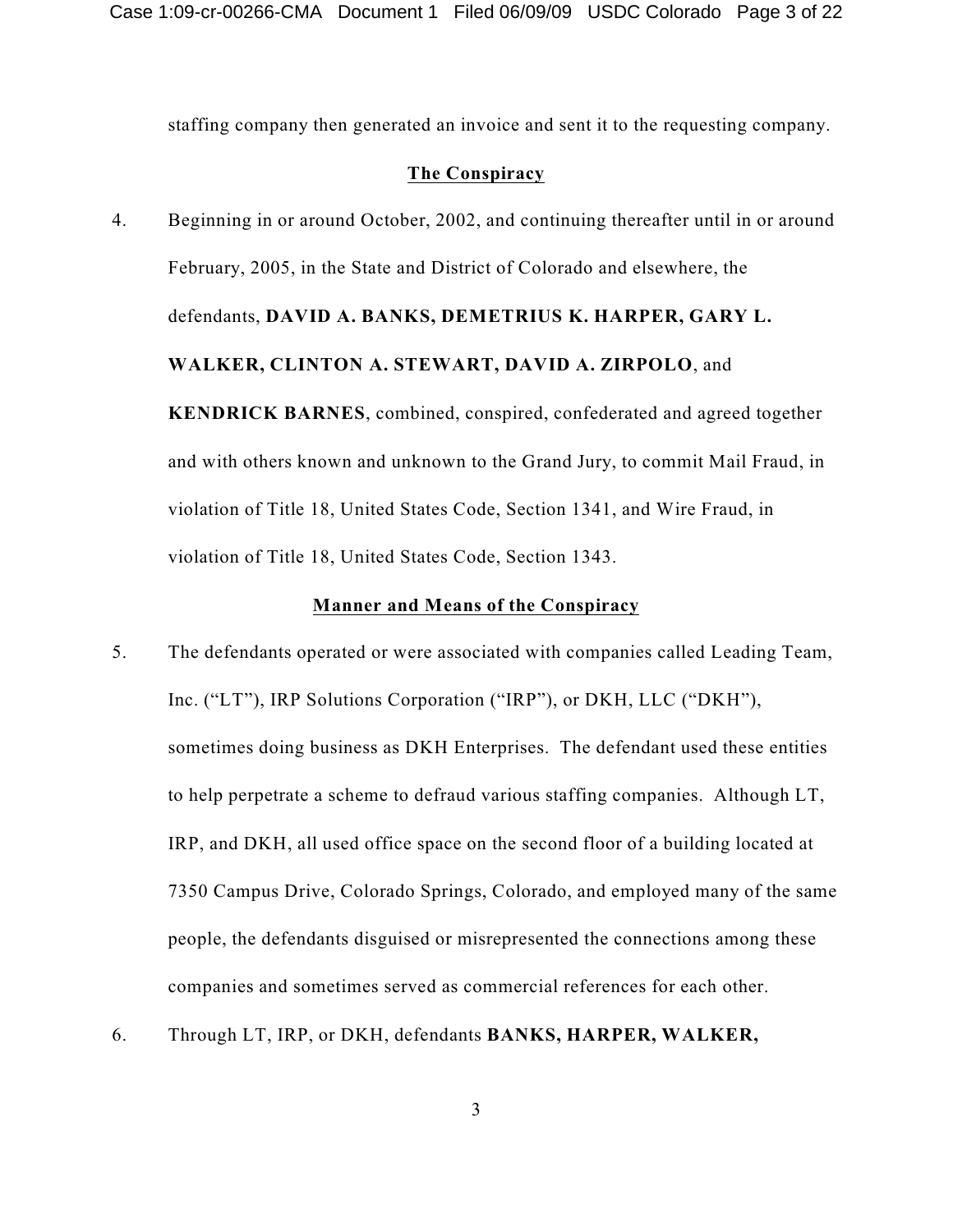**STEWART**, and **ZIRPOLO** made arrangements for staffing companies to pay employees purportedly working at one or more of those companies. The defendants themselves were often paid as employees, through payrolling arrangements, in this manner. Defendants **BANKS, HARPER, WALKER**, **STEWART**, and **ZIRPOLO** induced the staffing companies to enter these arrangements by making false representations that LT, IRP, or DKH had large current or impending contracts with one or more large government agencies, including the United States Department of Homeland Security, the United States Bureau of Prisons, the United States Department of Justice, and the New York City Police Department.

- 7. The defendants approved and submitted to staffing companies time reporting cards containing false statements about the number of hours worked by employees, the times of day during which employees worked, and/or the nature of the work performed by employees. These time reporting cards were submitted to staffing companies using the United States mail and/or via interstate facsimile transmissions, and their submission caused the staffing companies to issue payments to the defendants and other employees working at LT, IRP, and DKH.
- 8. After receiving invoices from the staffing companies, the defendants **BANKS, HARPER, WALKER, STEWART**, and **ZIRPOLO** caused LT, IRP, and DKH not to pay the staffing companies for their services. Defendants **BANKS,**

4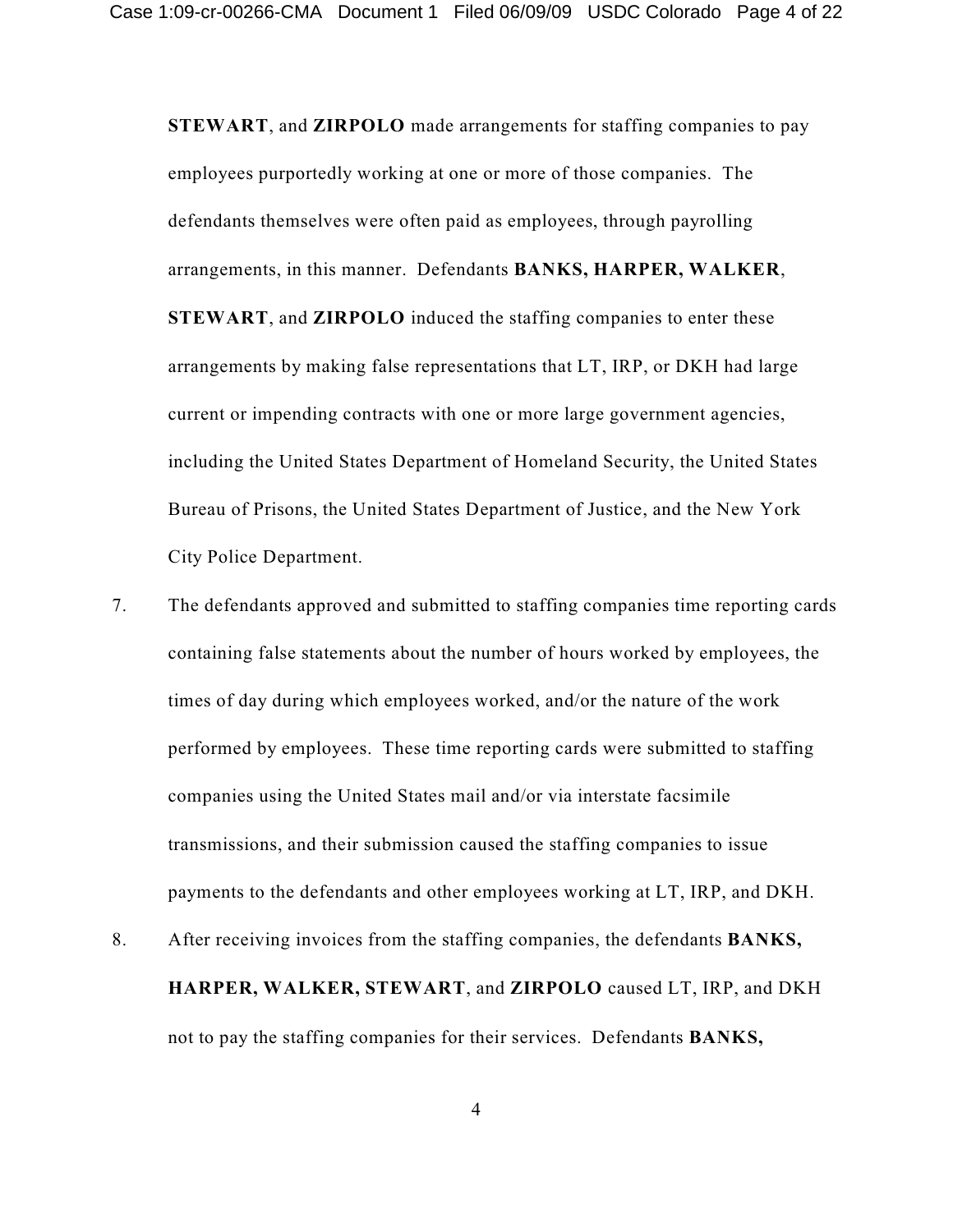**HARPER, WALKER, STEWART**, and **ZIRPOLO** used a variety of tactics to prevent staffing companies from discovering that LT, IRP, and/or DKH did not have the ability to pay the monies they owed to staffing companies. These tactics included making fraudulent representations about slow government payment cycles, taking steps to prevent staffing companies from learning that employees paid through payrolling transactions had previously worked for LT, IRP, and/or DKH through other staffing companies, refusing to meet with staffing companies representatives to discuss payments of monies owed to staffing companies, and refusing entry at the business premises at 7350 Campus Drive to staffing company representatives.

9. Staffing companies that were victims of the scheme included: (1) Robert Half International; (2) Adecco Technical; (3) Kforce, Inc./Hall, Kinion & Associates, Inc.; (4) Analysts International Corporation; (5) Manpower, Inc.; (6) Ajilon Professional Staffing, LLC; (7) Ciber, Inc.; (8) Today's Office Staffing, Inc.; (9) Talent Tree; (10) Computer Task Group; (11) Option One, Inc./Mentor 4, Inc.; (12) Pro Staff/Advecta; (13) Professional Consulting Network; (14) Organic People; (15) Computer Horizons; (16) Interactive Business Systems; (17) Systems Engineering Services Corporation; (18) Aquent; (19) Sunnyside; (20) The Job Store; (21) Personnel Plus; (22) Express Personnel Services; (23) ETI Professionals, Inc.; (24) Labor Ready; (25) Lloyd Staffing; (26) Productive Data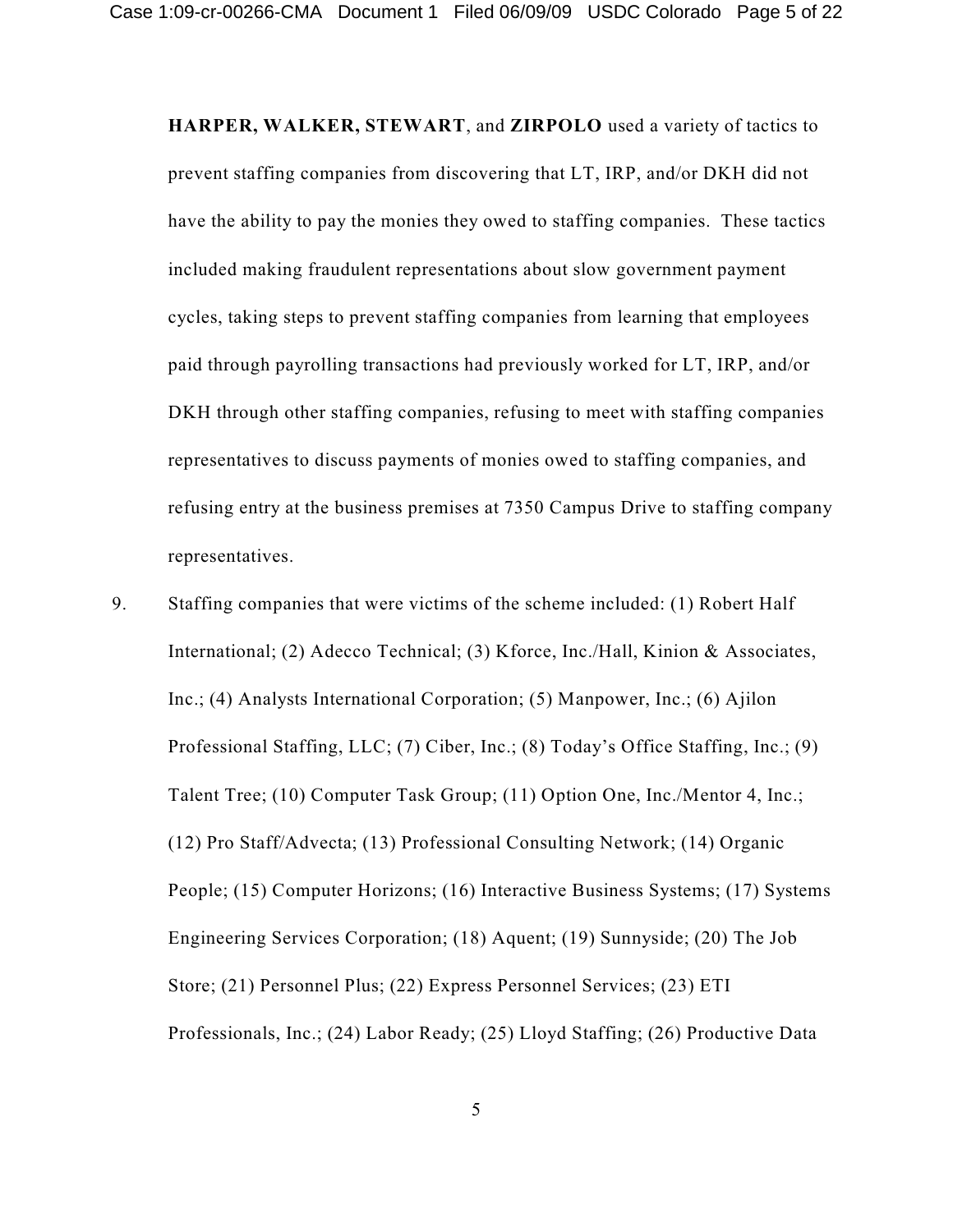Solutions, Inc.; (27) Idea Integration; (28) TAC Worldwide; (29) Snelling Personnel Services; (30) Spherion; (31) AppleOne Staffing; (32) SOS Staffing; (33) Technisource; (34) ESG Consulting, Inc.; (35) Kelly Services, Inc.; (36) Staffmark; (37) The Computer Merchant, Ltd.; (38) Judge Technical Services, Inc.; (39) Boecore; (40) MSX International; (41) Headway Staffing; and (42) Blackstone Technology Group, Inc.

### **Overt Acts in Furtherance of the Conspiracy**

- 10. In furtherance of the conspiracy, the defendants committed overt acts including but not limited to the following:
	- a. On or about December 13, 2002, **DAVID A. BANKS** forwarded an email from **DEMETRIUS K. HARPER** to an Adecco Technical employee with attached time reporting cards for various employees, including **CLINTON**

# **A. STEWART** and **KENDRICK BARNES**;

- b. On or about July 1, 2003, **CLINTON A. STEWART** sent an email to an employee of the Computer Task Group with the subject line, "RE: Need to place one (1) additional technical resource;"
- c. On or about July 28, 2003, **DEMETRIUS K. HARPER** and **CLINTON A. STEWART** met with a representative of Systems Engineering Services Corporation;
- d. On or about August 3, 2003, **DEMETRIUS K. HARPER** and **GARY L.**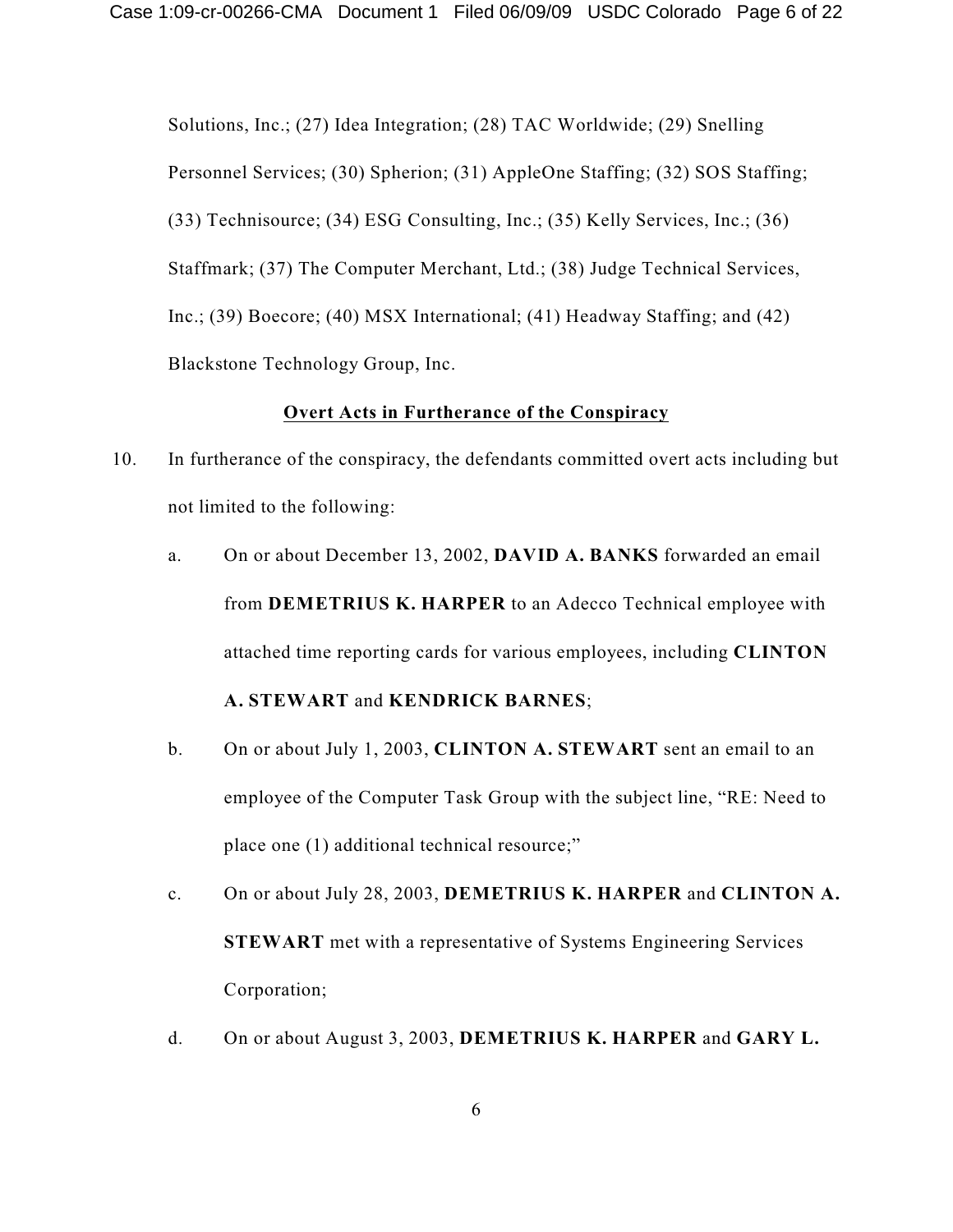**WALKER** submitted or caused the submission of a time reporting card to Today's Office Staffing, Inc. indicating that **WALKER** had worked 59.5 hours between July 28, 2003, and August 2, 2003;

- e. On or about August 4, 2003, **DEMETRIUS K. HARPER** and **GARY L. WALKER** submitted or caused the submission of a time reporting card to Talent Tree indicating that **WALKER** had worked 59.5 hours between July 28, 2003, and August 2, 2003;
- f. On or about September 15, 2003, **DAVID A. BANKS** and **CLINTON A. STEWART** submitted or caused the submission of a time reporting card to Systems Engineering Service Corporation indicating that **BANKS** had worked 125.5 hours between September 1, 2003, and September 15, 2003;
- g. On or about September 17, 2003, **DAVID A. BANKS** and **CLINTON A. STEWART** submitted or caused the submission of a time reporting card to Computer Horizons indicating that **BANKS** had worked 123.5 hours between September 1, 2003, and September 15, 2003;
- h. On or about November 11, 2003, **GARY L. WALKER** sent an email to **DEMETRIUS K. HARPER** and **KENDRICK BARNES** containing contact information for various staffing companies;
- i. On or about April 2, 2003, **GARY L. WALKER** sent an email to an Analysts International employee with an attached spreadsheet containing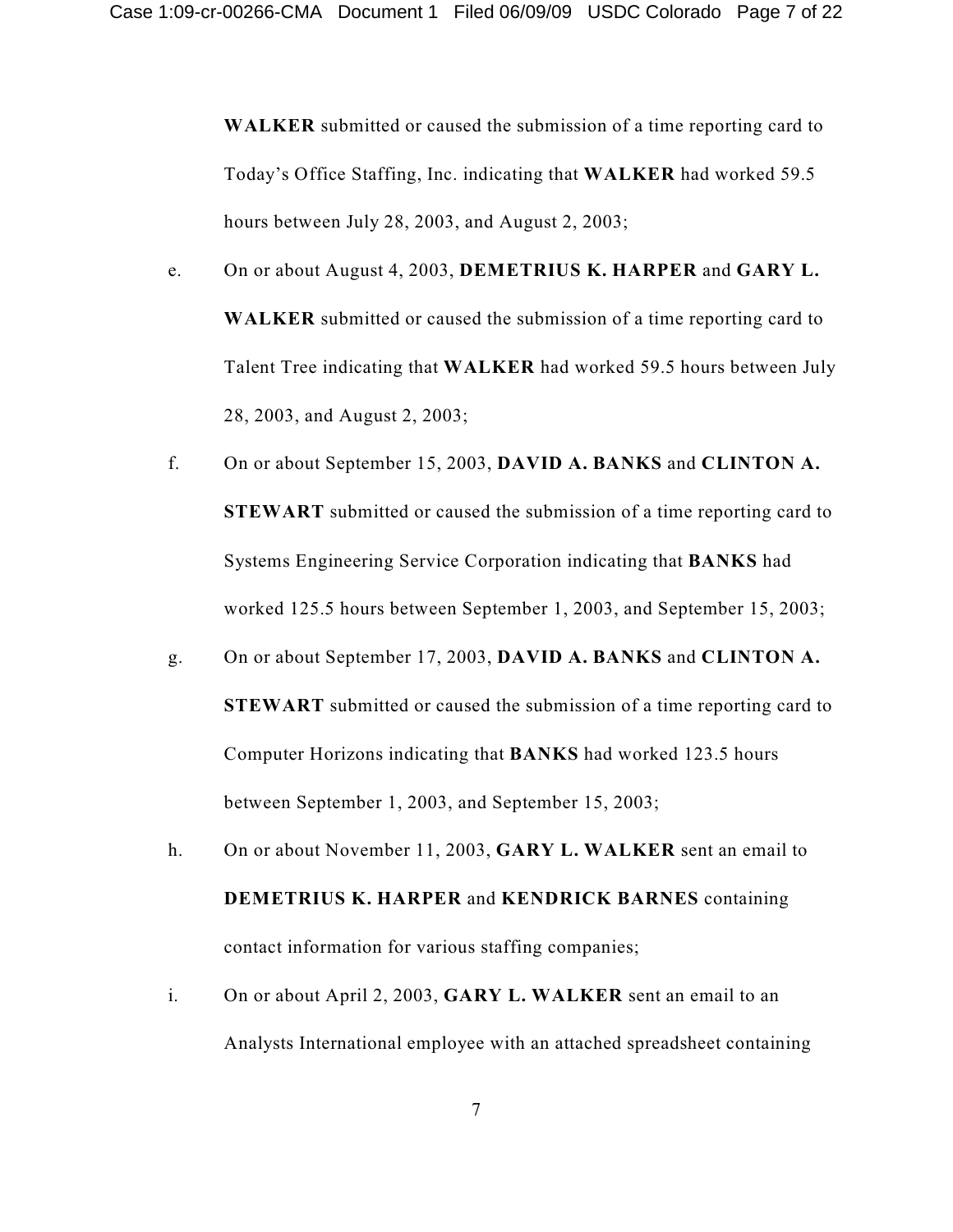approved hours for employees including **CLINTON A. STEWART** and **KENDRICK BARNES**;

- j. On or about March 14, 2004, **GARY L. WALKER**, **DEMETRIUS K. HARPER**, and **DAVID A. ZIRPOLO** submitted or caused the submission of a time reporting card to Lloyd's Staffing for the week ending March 14, 2004;
- k. On or about April 12, 2004, **DAVID A. BANKS** and **DAVID A. ZIRPOLO** met with a representative of Snelling Personnel Services;
- l. On or about September 27, 2004, **CLINTON A. STEWART, a/k/a C. Alfred Stewart**, and **DAVID A. ZIRPOLO** submitted or caused the submission of a time reporting card to the Computer Merchant, Ltd. for the week ending September 26, 2004;
- m. On or about December 3, 2004, **DAVID A. BANKS** signed a service agreement, as Chief Operating Officer of IRP Solutions Corporation, with MSX International; and
- n. On or about January 14, 2005, **DAVID A. ZIRPOLO** sent an email to an employee of Blackstone Technology Group with the subject line, "Staffing Information."

All in violation of Title 18, United States Code, Section 1349.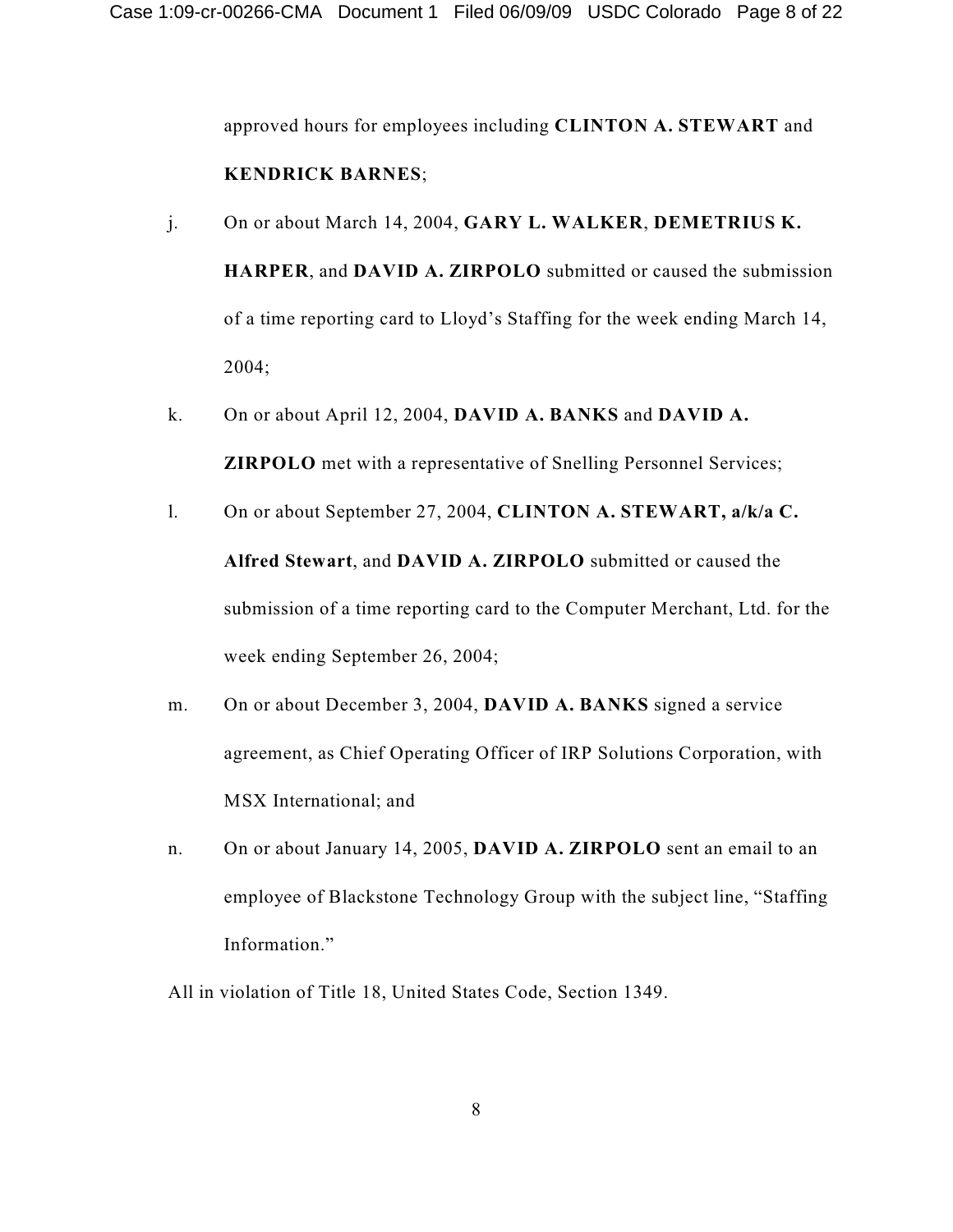#### **COUNT 2**

- 11. The grand jury re-alleges and incorporates paragraphs 1-3 and 5-9.
- 12. On or about June 23, 2004, in the State and District of Colorado and elsewhere, **DAVID A. BANKS**, having devised and intended to devise the scheme described in paragraphs 5-9 above and for the purpose of executing that scheme and attempting to do so, caused to be deposited, to be sent or delivered by United States mail or private or commercial interstate carrier, an invoice from AppleOne Employment Services to IRP for 103.5 hours of work purportedly performed by employees during the week ending June 19, 2004.

All in violation of Title 18, United States Code, Sections 1341 and 2.

- 13. The grand jury re-alleges and incorporates paragraphs 1-3 and 5-9.
- 14. On or about August 16, 2004, in the State and District of Colorado and elsewhere, **DEMETRIUS K. HARPER**, **a/k/a Ken Harper**, and **DAVID A. ZIRPOLO**, having devised and intended to devise the scheme described in paragraphs 5-9 above and for the purpose of executing that scheme and attempting to do so, caused to be deposited, to be sent or delivered by United States mail or private or commercial interstate carrier, an invoice from Kelly Services, Inc. to IRP for 174.5 hours of work purportedly performed by **ZIRPOLO** and other employees during the week ending August 15, 2004.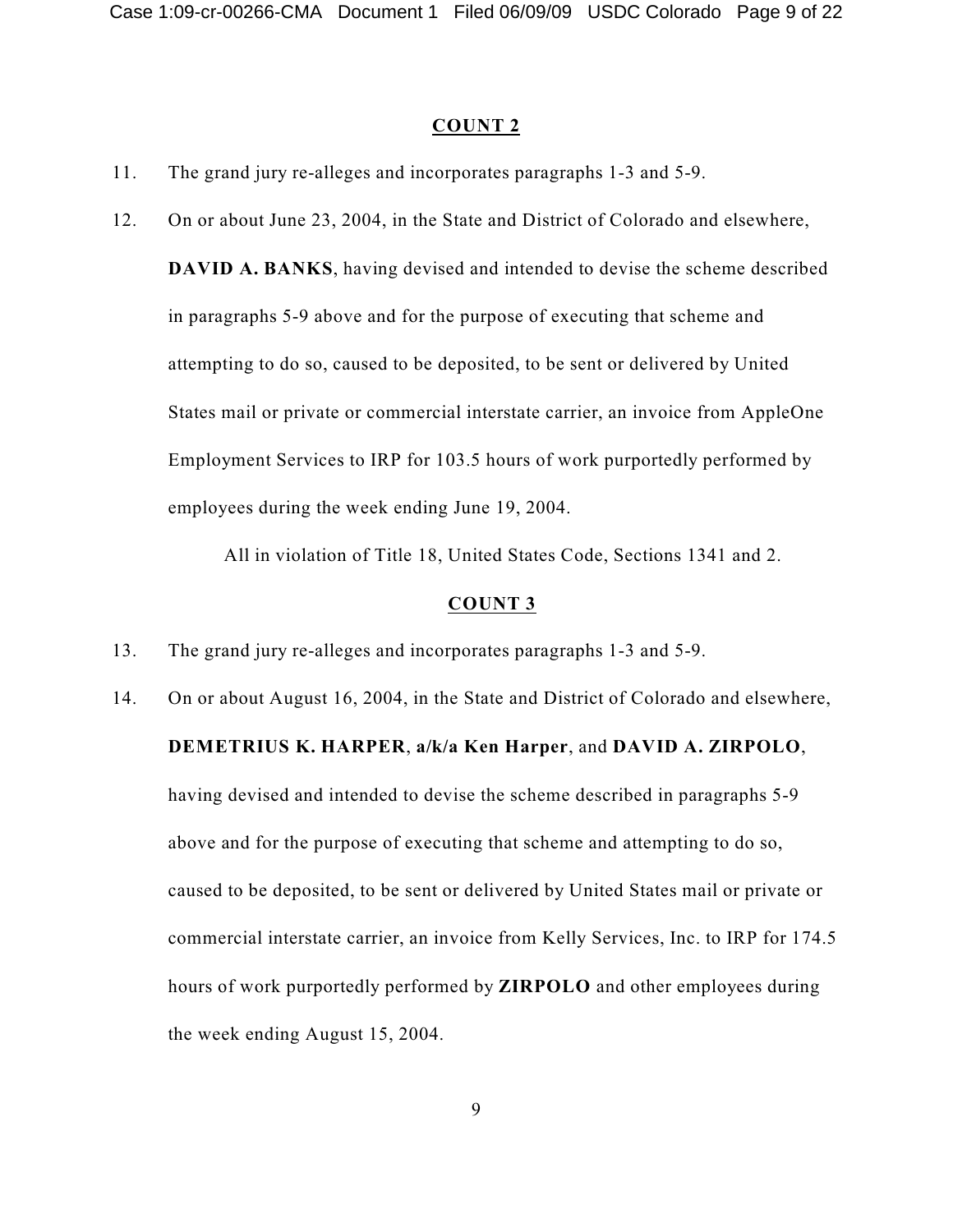All in violation of Title 18, United States Code, Sections 1341 and 2.

#### **COUNT 4**

- 15. The grand jury re-alleges and re-incorporates paragraphs 1-3 and 5-9.
- 16. On or about August 22, 2004, in the State and District of Colorado and elsewhere,

### **DAVID A. BANKS**, **DEMETRIUS K. HARPER**, **CLINTON A. STEWART**,

and **KENDRICK BARNES**, having devised and intended to devise the scheme described in paragraphs 5-9 above and for the purpose of executing that scheme and attempting to do so, caused to be deposited, to be sent or delivered by United States mail or private or commercial interstate carrier, an invoice from Staffmark to IRP for 200 hours of work purportedly performed by various employees, including 40 hours of work purportedly performed by **BARNES** during the week ending August 22, 2004.

All in violation of Title 18, United States Code, Sections 1341 and 2.

- 17. The grand jury re-alleges and incorporates paragraphs 1-3 and 5-9.
- 18. On or about August 24, 2004, in the State and District of Colorado and elsewhere, **DAVID A. BANKS**, **DAVID A. ZIRPOLO**, and **KENDRICK BARNES**, having devised and intended to devise the scheme described in paragraphs 5-9 above and for the purpose of executing that scheme and attempting to do so, caused to be deposited, to be sent or delivered by United States mail or private or commercial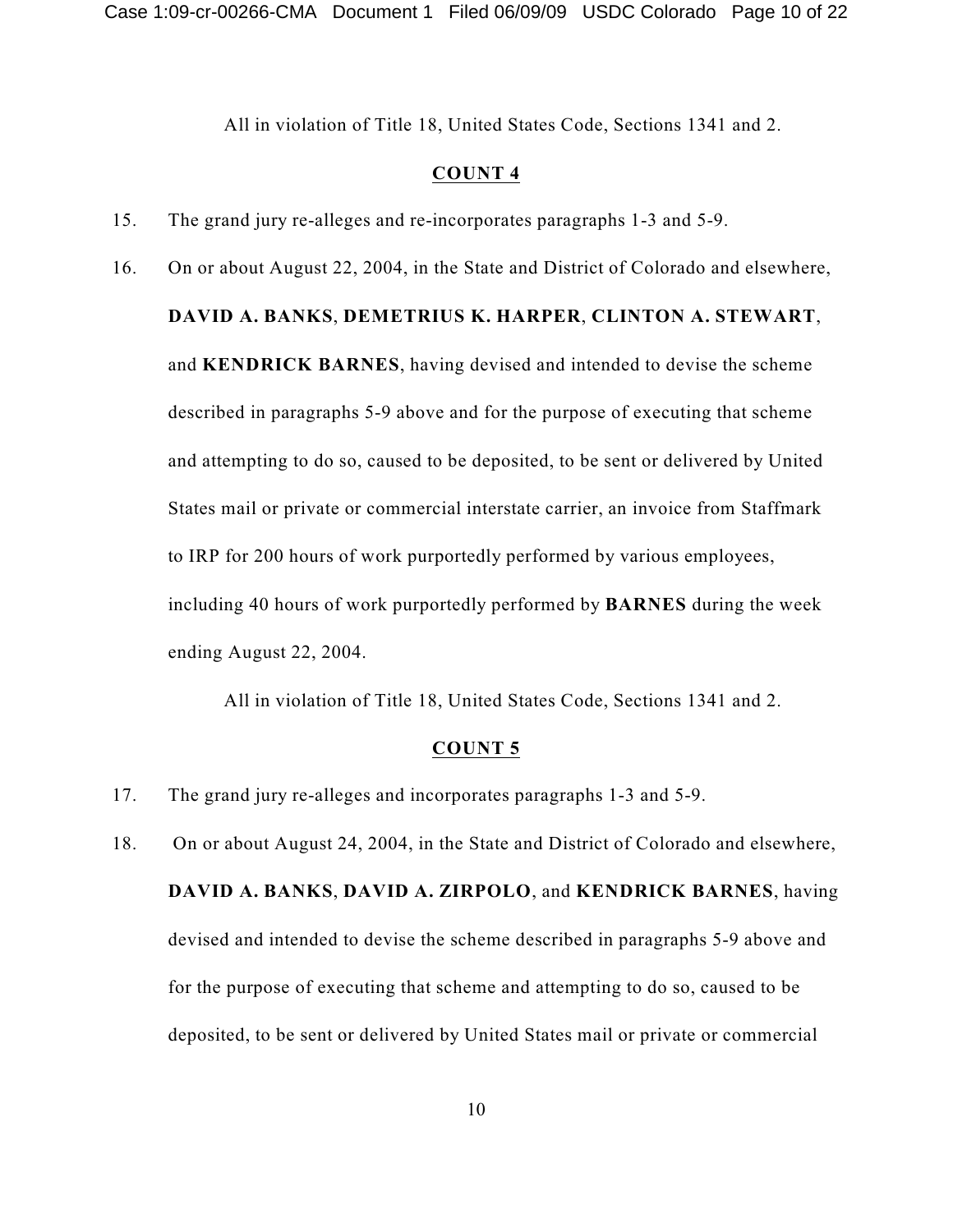interstate carrier, an invoice from ESG Consulting to IRP for 52 hours of work purportedly performed by **BARNES** during the week ending August 22, 2004.

All in violation of Title 18, United States Code, Sections 1341 and 2.

#### **COUNT 6**

- 19. The grand jury re-alleges and incorporates paragraphs 1-3 and 5-9.
- 20. On or about August 25, 2004, in the State and District of Colorado and elsewhere, **DAVID A. BANKS**, having devised and intended to devise the scheme described in paragraphs 5-9 above and for the purpose of executing that scheme and attempting to do so, caused to be deposited, to be sent or delivered by United States mail or private or commercial interstate carrier, an invoice from AppleOne Employment Services to IRP for 101 hours of work purportedly performed by various employees during the week ending August 21, 2004.

All in violation of Title 18, United States Code, Sections 1341 and 2.

- 21. The grand jury re-alleges and incorporates paragraphs 1-3 and 5-9.
- 22. On or about September 4, 2004, in the State and District of Colorado and elsewhere, **DAVID A. BANKS**, **DAVID A. ZIRPOLO**, and **KENDRICK BARNES**, having devised and intended to devise the scheme described in paragraphs 5-9 above and for the purpose of executing that scheme and attempting to do so, caused to be deposited, to be sent or delivered by United States mail or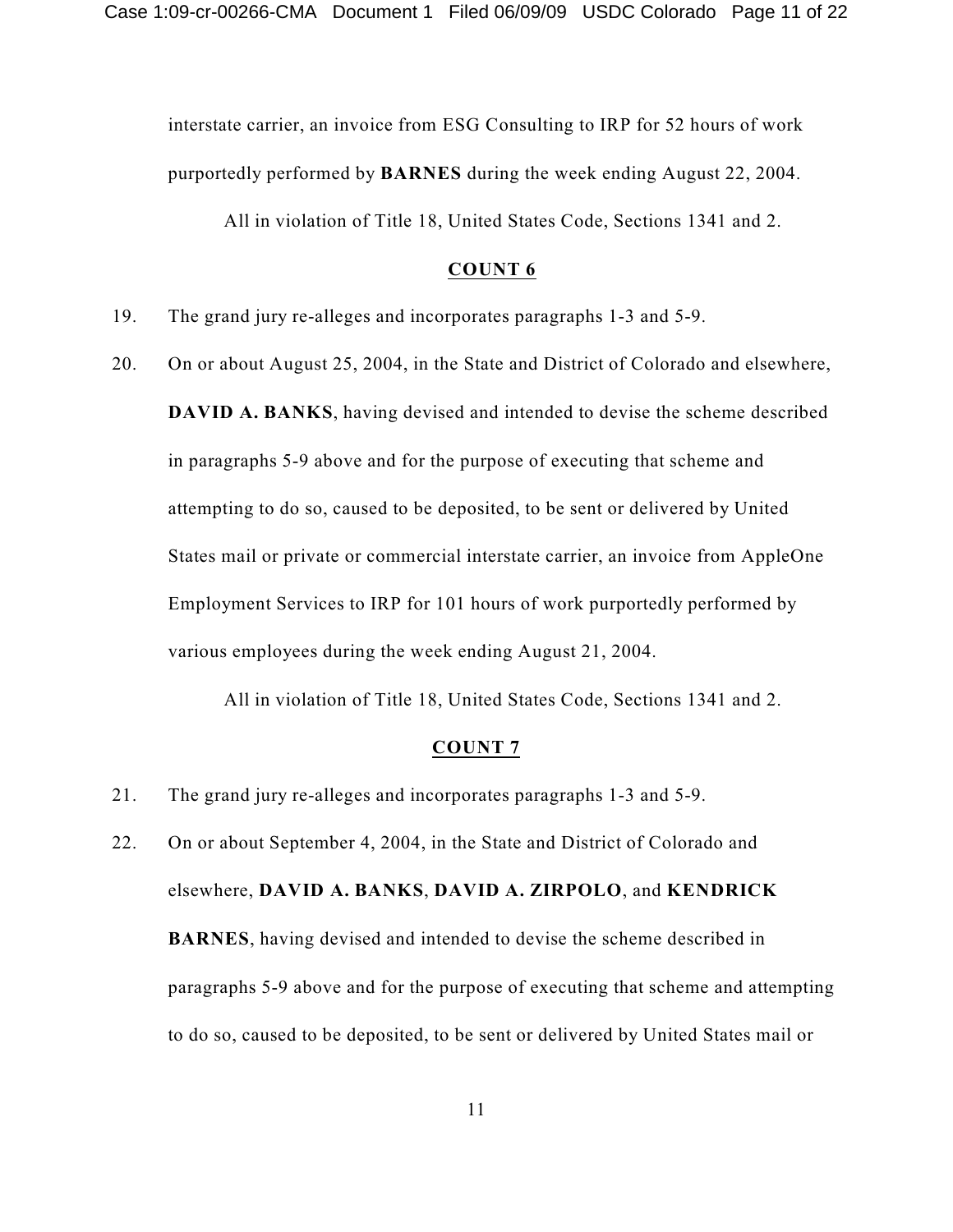private or commercial interstate carrier, an invoice from Technisource to IRP for 216 hours of work purportedly performed by **BARNES** during August, 2004, including 52 hours of work purportedly performed by **BARNES** during the week ending August 21, 2004.

All in violation of Title 18, United States Code, Sections 1341 and 2.

#### **COUNT 8**

23. The grand jury re-alleges and re-incorporates paragraphs 1-3 and 5-9.

24. On or about September 12, 2004, in the State and District of Colorado and elsewhere, **DAVID A. BANKS**, **DEMETRIUS K. HARPER**, **CLINTON A. STEWART**, and **KENDRICK BARNES**, having devised and intended to devise the scheme described in paragraphs 5-9 above and for the purpose of executing that scheme and attempting to do so, caused to be deposited, to be sent or delivered by United States mail or private or commercial interstate carrier, an invoice from Staffmark to IRP for 198.5 hours of work purportedly performed by various employees, including 42 hours of work purportedly performed by **BARNES** during the week ending September 12, 2004.

All in violation of Title 18, United States Code, Sections 1341 and 2.

- 25. The grand jury re-alleges and incorporates paragraphs 1-3 and 5-9.
- 26. On or about September 13, 2004, in the State and District of Colorado and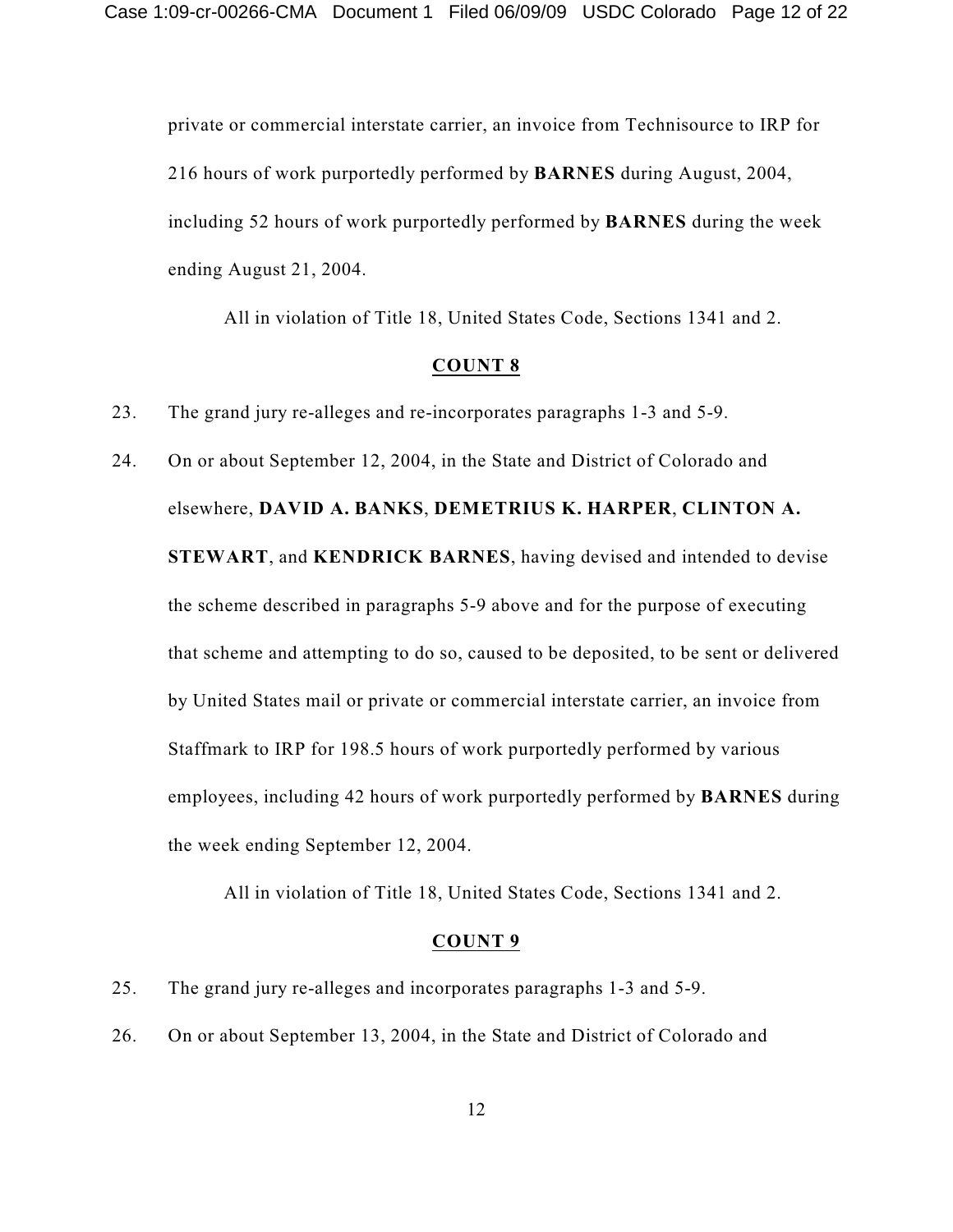elsewhere, **DEMETRIUS K. HARPER, a/k/a Ken Harper**, for the purpose of executing the scheme described in paragraphs 5-9 above, transmitted and caused to be transmitted by means of wire communication in interstate commerce an email message from [kharper@irp-solutions.com](mailto:david.banks@irp-solutions.com) to [cmullen@tcml.com](mailto:cmullen@tcml.com) containing the subject line: "Immediate Need/Possible Alliance."

All in violation of Title 18, United States Code, Sections 1343 and 2.

#### **COUNT 10**

- 27. The grand jury re-alleges and incorporates paragraphs 1-3 and 5-9.
- 28. On or about September 14, 2004, in the State and District of Colorado and elsewhere, **DAVID A. BANKS**, for the purpose of executing the scheme described in paragraphs 5-9 above, transmitted and caused to be transmitted by means of wire communication in interstate commerce an email message from [david.banks@irp-solutions.com](mailto:david.banks@irp-solutions.com) to [sslakey@esginc.com](mailto:kpillas@technisource.com) containing the subject line: "RE: Outstanding Balance."

All in violation of Title 18, United States Code, Sections 1343 and 2.

- 29. The grand jury re-alleges and incorporates paragraphs 1-3 and 5-9.
- 30. On or about September 20, 2004, in the State and District of Colorado and elsewhere, **DEMETRIUS K. HARPER**, **a/k/a Ken Harper**, and **DAVID A. ZIRPOLO**, having devised and intended to devise the scheme described in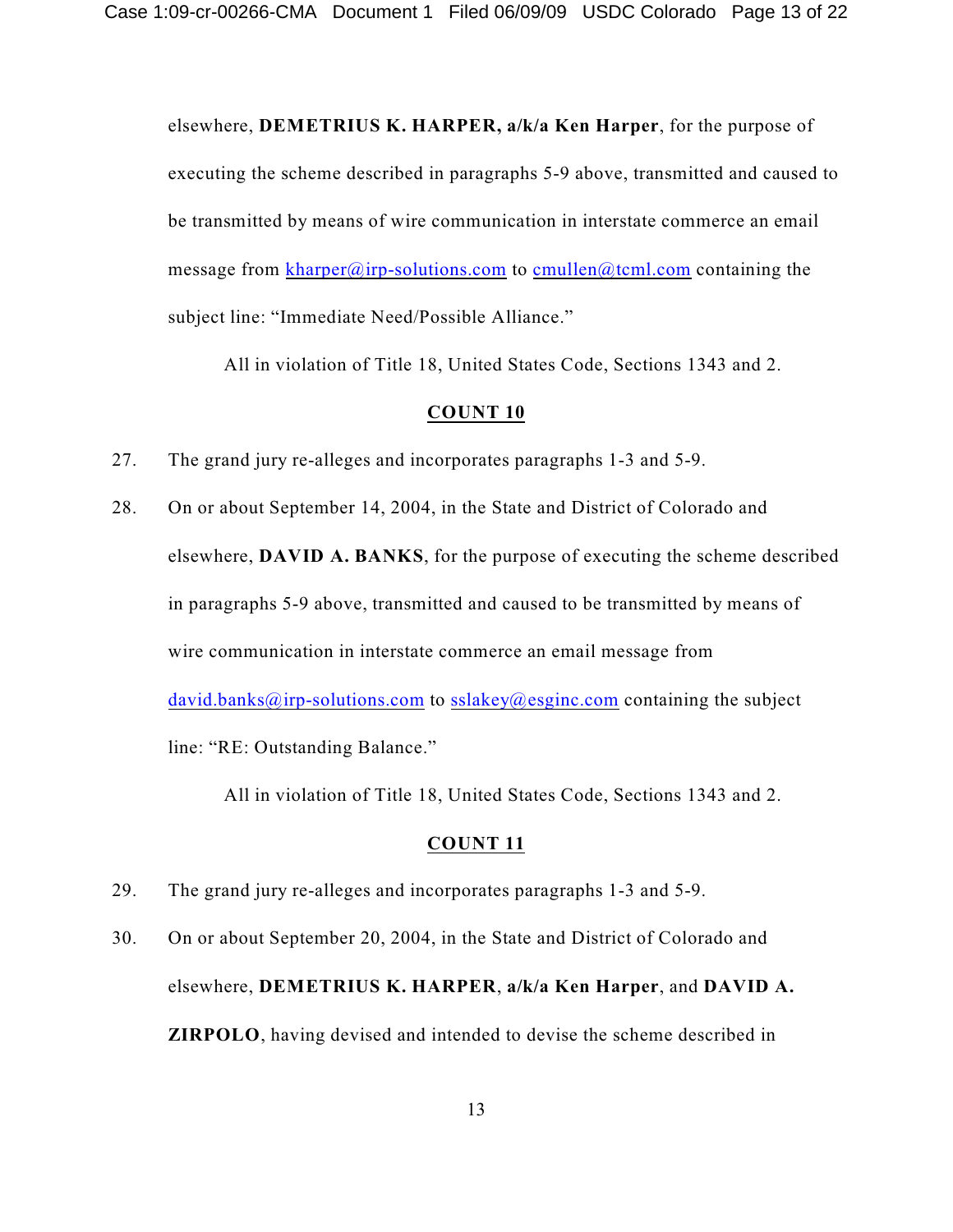paragraphs 5-9 above and for the purpose of executing that scheme and attempting to do so, caused to be deposited, to be sent or delivered by United States mail or private or commercial interstate carrier, an invoice from Kelly Services, Inc. to IRP for 230.5 hours of work purportedly performed by **ZIRPOLO** and other employees during the week ending September 19, 2004.

All in violation of Title 18, United States Code, Sections 1341 and 2.

#### **COUNT 12**

- 31. The grand jury re-alleges and incorporates paragraphs 1-3 and 5-9.
- 32. On or about October 1, 2004, in the State and District of Colorado and elsewhere, **DEMETRIUS K. HARPER**, **a/k/a Ken Harper**, **CLINTON A. STEWART,** and **DAVID A. ZIRPOLO**, having devised and intended to devise the scheme described in paragraphs 5-9 above and for the purpose of executing that scheme and attempting to do so, caused to be deposited, to be sent or delivered by United States mail or private or commercial interstate carrier, an invoice from the Computer Merchant, Ltd. to IRP for 46.5 hours of work purportedly performed by **ZIRPOLO** during the week ending September 26, 2004.

All in violation of Title 18, United States Code, Sections 1341 and 2.

- 33. The grand jury re-alleges and incorporates paragraphs 1-3 and 5-9.
- 34. On or about November 2, 2004, in the State and District of Colorado and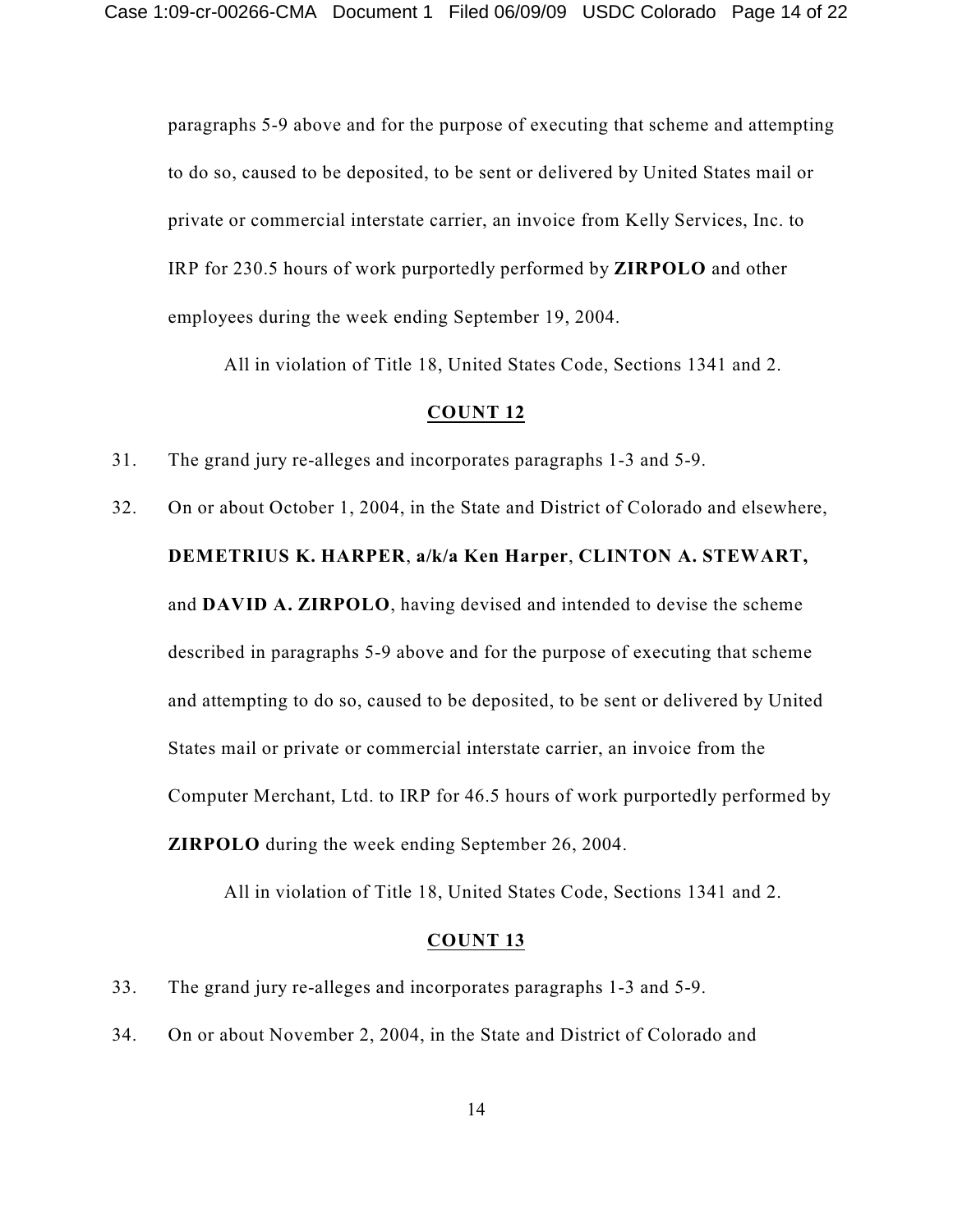elsewhere, **DAVID A. BANKS**, **DEMETRIUS K. HARPER**, **a/k/a Ken Harper**, and **DAVID A. ZIRPOLO**, having devised and intended to devise the scheme described in paragraphs 5-9 above and for the purpose of executing that scheme and attempting to do so, caused to be deposited, to be sent or delivered by United States mail or private or commercial interstate carrier, an invoice from Boecore to IRP for 86 hours of work purportedly performed by employee S.T. between October 16, 2004, and October 29, 2004.

All in violation of Title 18, United States Code, Sections 1341 and 2.

### **COUNT 14**

- 35. The grand jury re-alleges and incorporates paragraphs 1-3 and 5-9.
- 36. On or about November 4, 2004, in the State and District of Colorado and elsewhere, **DAVID A. BANKS**, for the purpose of executing the scheme described in paragraphs 5-9 above, transmitted and caused to be transmitted by means of wire communication in interstate commerce an email message from [david.banks@irp-solutions.com](mailto:david.banks@irp-solutions.com) to [kpillas@technisource.com](mailto:kpillas@technisource.com) containing the subject line: "Letter Addressing Outstanding IRP Invoices."

All in violation of Title 18, United States Code, Sections 1343 and 2.

- 37. The grand jury re-alleges and incorporates paragraphs 1-3 and 5-9.
- 38. On or about November 19, 2004, in the State and District of Colorado and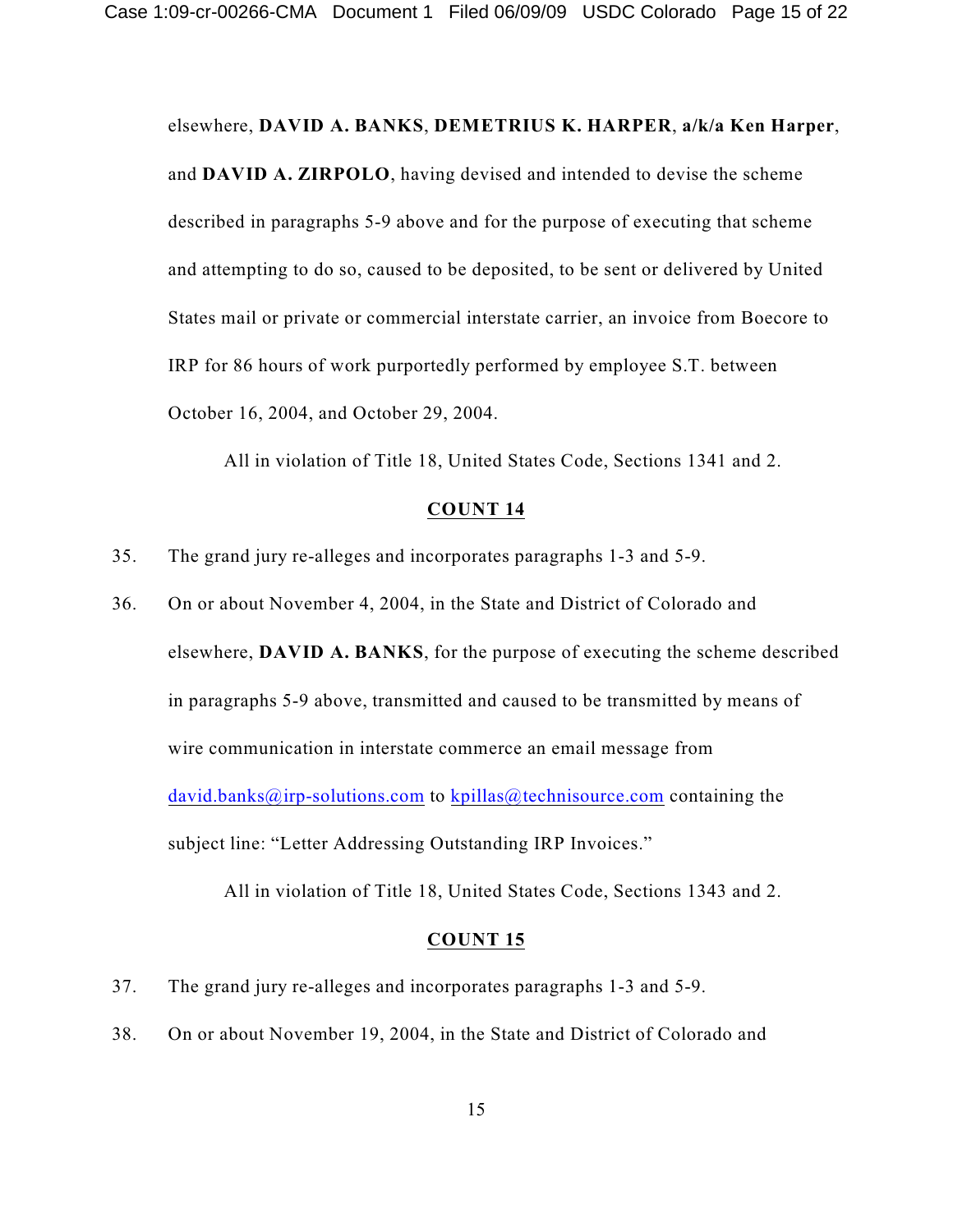elsewhere, **DEMETRIUS K. HARPER, a/k/a Ken Harper**, having devised and intended to devise the scheme described in paragraphs 5-9 above and for the purpose of executing that scheme and attempting to do so, caused to be deposited, to be sent or delivered by United States mail or private or commercial interstate carrier check no. 189008, in the amount of \$1,928.15, payable to a purported employee from Judge Technical Services, Inc.

All in violation of Title 18, United States Code, Sections 1343 and 2.

### **COUNT 16**

- 39. The grand jury re-alleges and incorporates paragraphs 1-3 and 5-9.
- 40. On or about December 14, 2004, in the State and District of Colorado and elsewhere, **DAVID A. BANKS** and **DEMETRIUS K. HARPER, a/k/a Ken Harper**, for the purpose of executing the scheme described in paragraphs 5-9 above, transmitted and caused to be transmitted by means of wire communication in interstate commerce an email message from [ken.harper@irp-solutions.com](mailto:david.banks@irp-solutions.com) to  $JBassett@tcml.com containing the subject line: "RE: Account Status."$  $JBassett@tcml.com containing the subject line: "RE: Account Status."$

All in violation of Title 18, United States Code, Sections 1343 and 2.

- 41. The grand jury re-alleges and incorporates paragraphs 1-3 and 5-9.
- 42. On or about December 24, 2004, in the State and District of Colorado and elsewhere, **DAVID A. BANKS**, **DEMETRIUS K. HARPER**, **a/k/a Ken Harper**,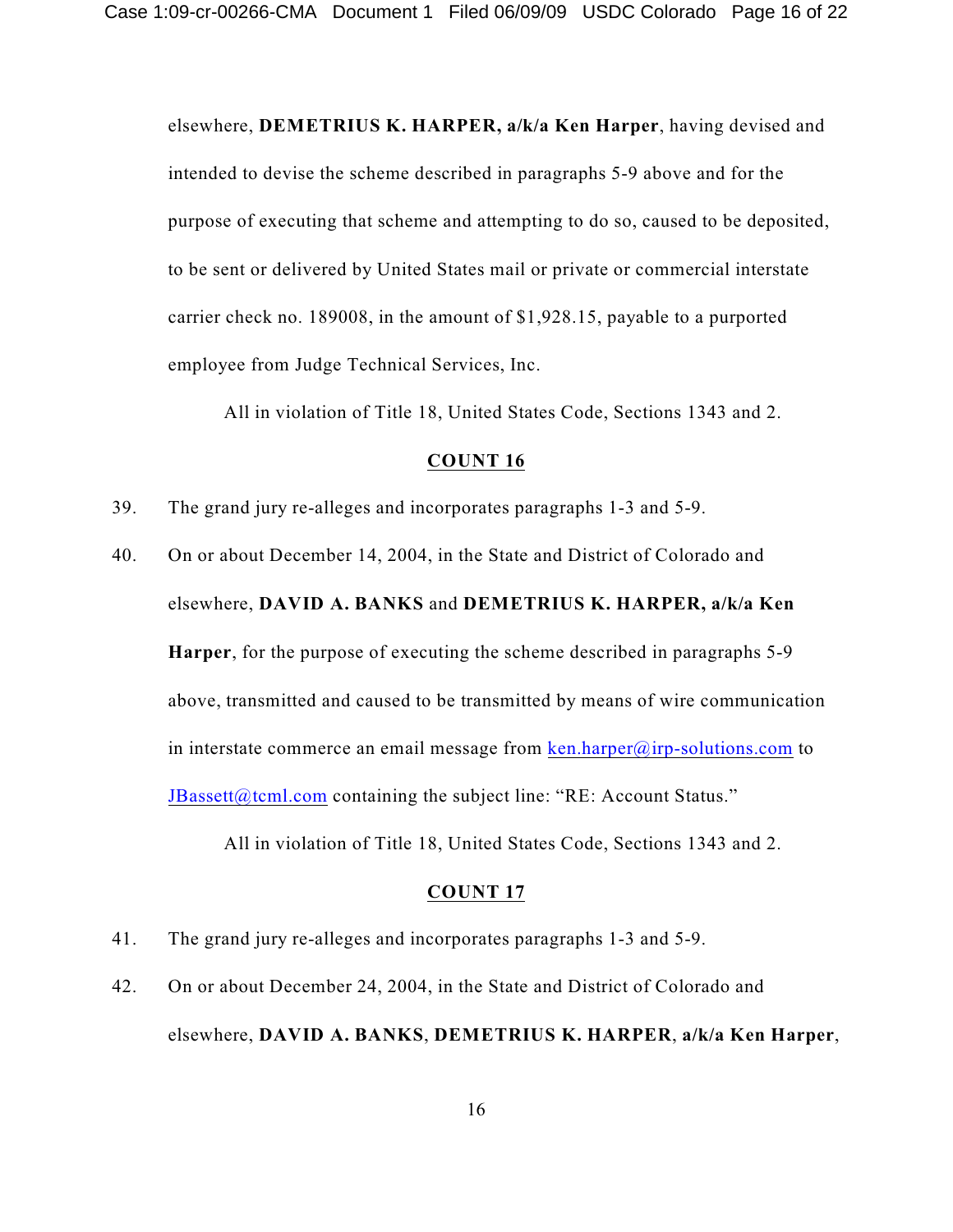and **DAVID A. ZIRPOLO**, for the purpose of executing the scheme described in paragraphs 5-9 above, transmitted and caused to be transmitted by means of wire communication in interstate commerce an invoice from Headway Corporate Staff Administration to IRP for 256.5 hours of work purportedly performed by various employees for the period ending December 19, 2004.

All in violation of Title 18, United States Code, Sections 1343 and 2.

#### **COUNT 18**

43. The grand jury re-alleges and incorporates paragraphs 1-3 and 5-9.

44. On or about January 7, 2005, in the State and District of Colorado and elsewhere, **DAVID A. BANKS**, **DEMETRIUS K. HARPER**, **a/k/a Ken Harper**, **CLINTON A. STEWART, a/k/a C. Alfred Stewart**, and **DAVID A. ZIRPOLO**, for the purpose of executing the scheme described in paragraphs 5-9 above, transmitted and caused to be transmitted by means of wire communication in interstate commerce an invoice from Headway Corporate Staff Administration to IRP for 282.5 hours of work purportedly performed by various employees for the period ending December 31, 2004.

All in violation of Title 18, United States Code, Sections 1343 and 2.

- 45. The grand jury re-alleges and incorporates paragraphs 1-3 and 5-9.
- 46. On or about January 11, 2005, in the State and District of Colorado and elsewhere,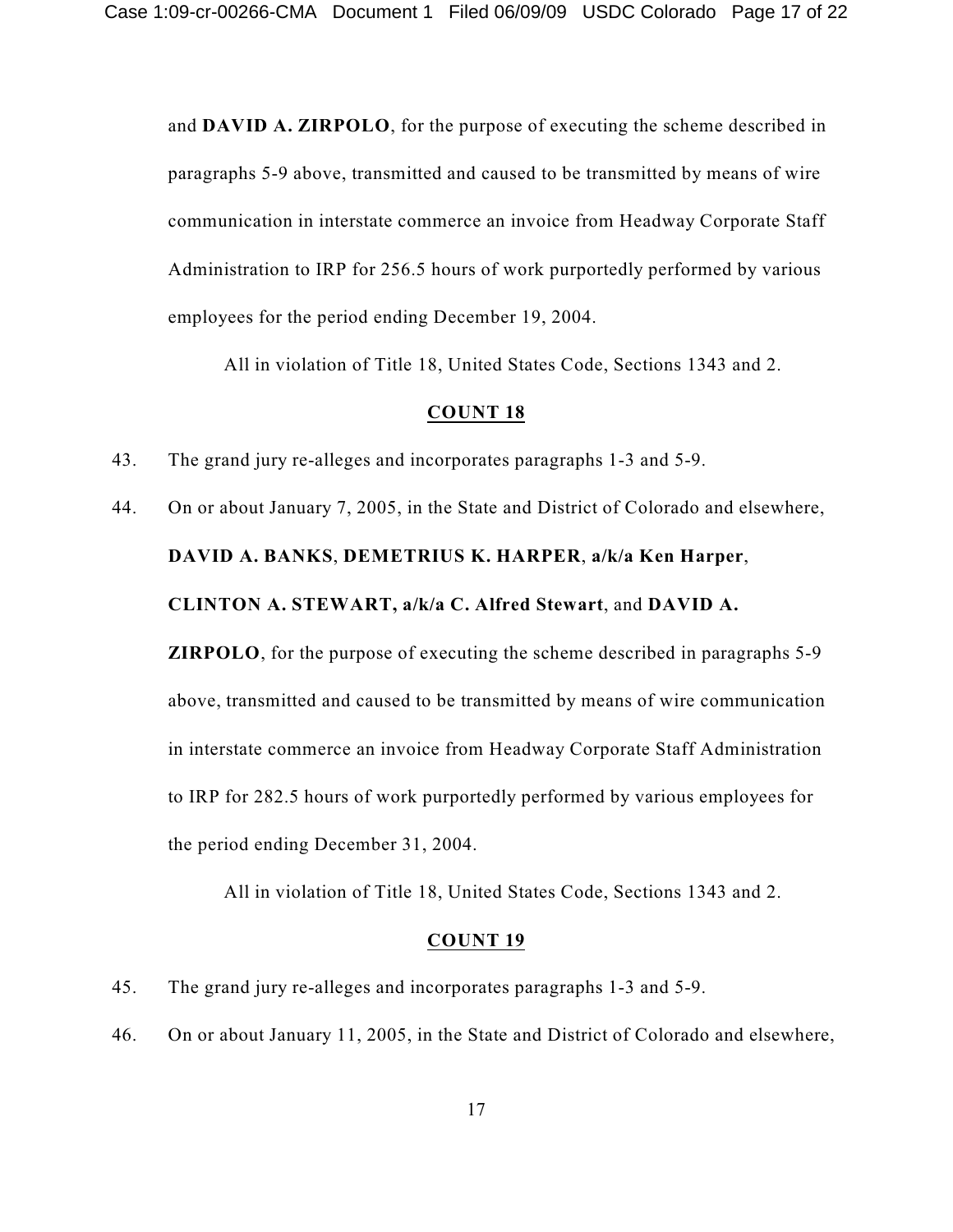#### **DAVID A. BANKS**, **DEMETRIUS K. HARPER**, **a/k/a Ken Harper**, and

**DAVID A. ZIRPOLO**, having devised and intended to devise the scheme described in paragraphs 5-9 above and for the purpose of executing that scheme and attempting to do so, caused to be deposited, to be sent or delivered by United States mail or private or commercial interstate carrier, an invoice from Boecore to IRP for 80 hours of work purportedly performed by employee S.T. between December 27, 2004, and January 9, 2005.

All in violation of Title 18, United States Code, Sections 1341 and 2.

#### **COUNT 20**

47. The grand jury re-alleges and incorporates paragraphs 1-3 and 5-9.

48. On or about January 15, 2005, in the State and District of Colorado and elsewhere,

**DAVID A. BANKS**, **CLINTON A. STEWART, a/k/a C. Alfred Stewart,**

**DAVID A. ZIRPOLO**, and **KENDRICK BARNES**, having devised and intended to devise the scheme described in paragraphs 5-9 above and for the purpose of executing that scheme and attempting to do so, caused to be deposited, to be sent or delivered by United States mail or private or commercial interstate carrier, an invoice from MSX International to IRP for 91 hours of work purportedly performed by **BARNES** between January 1, 2005, and January 15, 2005.

All in violation of Title 18, United States Code, Sections 1341 and 2.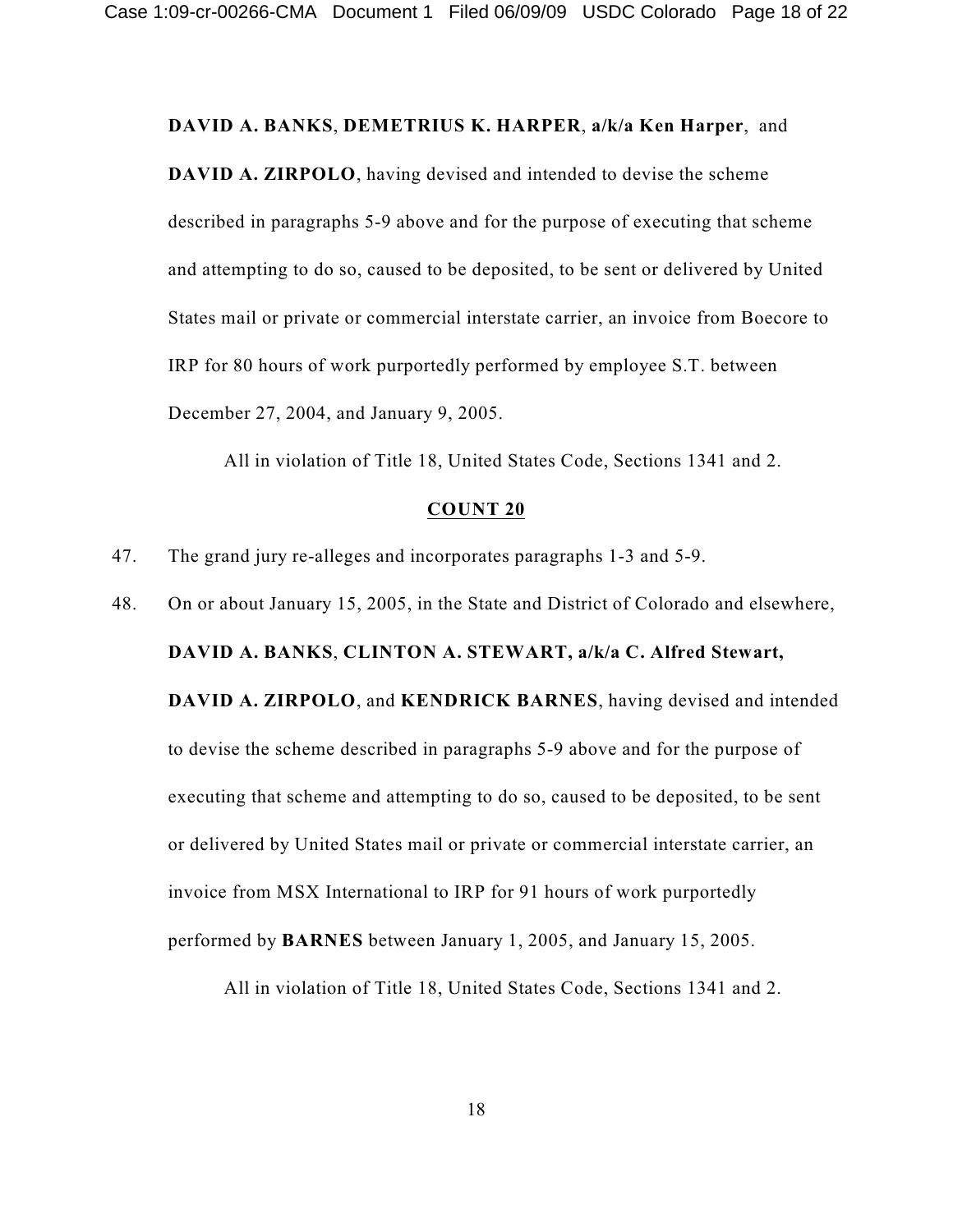#### **COUNT 21**

- 49. The grand jury re-alleges and incorporates paragraphs 1-3 and 5-9.
- 50. On or about January 21, 2005, in the State and District of Colorado and elsewhere,

## **DEMETRIUS K. HARPER**, **a/k/a Ken Harper**, **CLINTON A. STEWART,**

and **DAVID A. ZIRPOLO**, having devised and intended to devise the scheme described in paragraphs 5-9 above and for the purpose of executing that scheme and attempting to do so, caused to be deposited, to be sent or delivered by United States mail or private or commercial interstate carrier, an invoice from the Computer Merchant, Ltd. to IRP for 88 hours of work purportedly performed by **ZIRPOLO** during the weeks ending January 9, 2005, and January 16, 2005.

All in violation of Title 18, United States Code, Sections 1341 and 2.

- 51. The grand jury re-alleges and incorporates paragraphs 1-3 and 5-9.
- 52. On or about January 31, 2005, in the State and District of Colorado and elsewhere, **DAVID A. ZIRPOLO**, having devised and intended to devise the scheme described in paragraphs 5-9 above and for the purpose of executing that scheme and attempting to do so, caused to be deposited, to be sent or delivered by United States mail or private or commercial interstate carrier, an invoice from Blackstone Technology Group, Inc. to IRP for 320 hours of work purportedly performed by various employees during the month of January, 2005.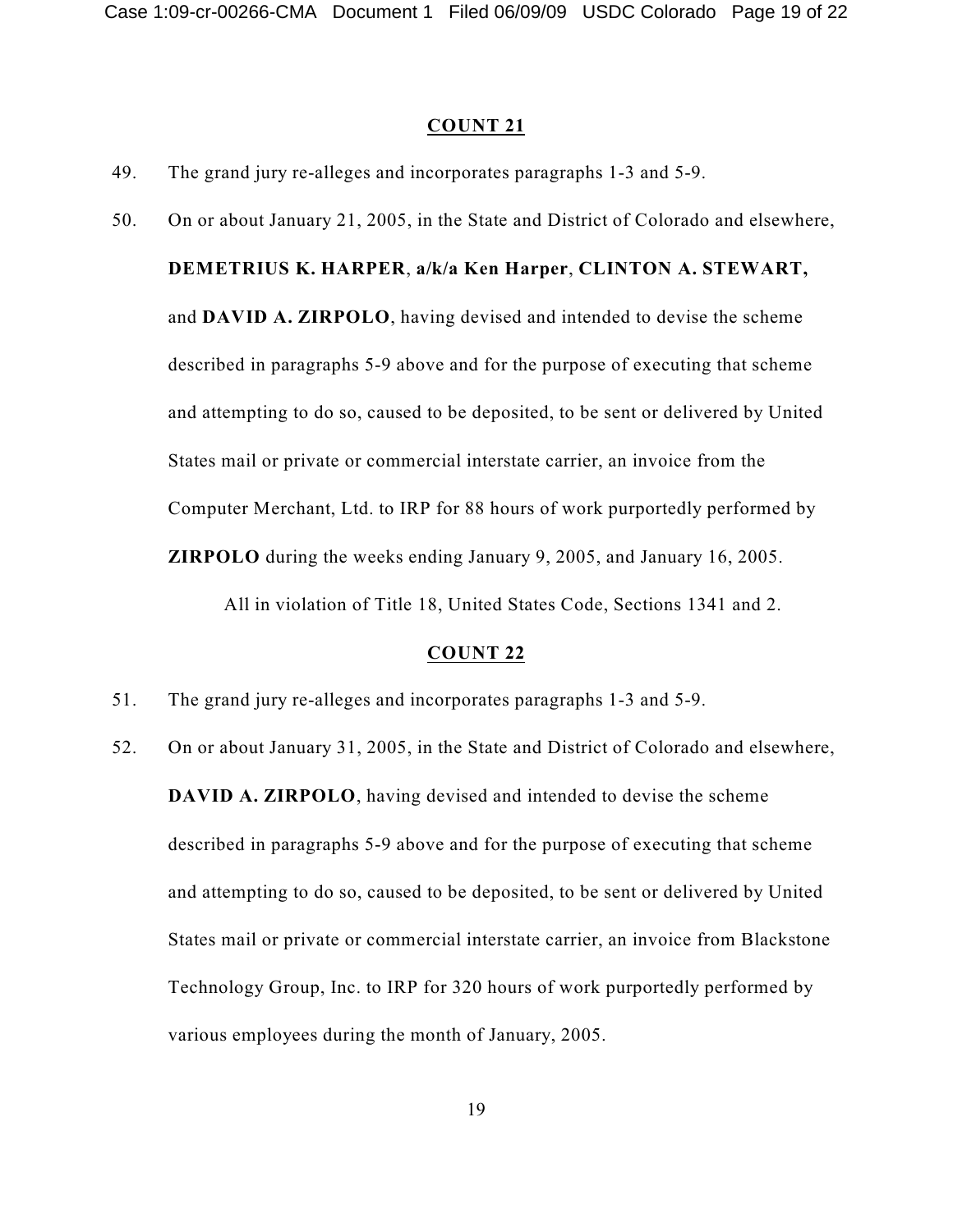All in violation of Title 18, United States Code, Sections 1341 and 2.

#### **COUNT 23**

- 53. The grand jury re-alleges and incorporates paragraphs 1-3 and 5-9.
- 54. On or about January 31, 2005, in the State and District of Colorado and elsewhere, **DAVID A. BANKS**, **DAVID A. ZIRPOLO**, and **KENDRICK BARNES**, having devised and intended to devise the scheme described in paragraphs 5-9 above and for the purpose of executing that scheme and attempting to do so, caused to be deposited, to be sent or delivered by United States mail or private or commercial interstate carrier, an invoice from MSX International to IRP for 111 hours of work purportedly performed by **BARNES** between January 16, 2005, and January 31, 2005.

All in violation of Title 18, United States Code, Sections 1341 and 2.

- 55. The grand jury re-alleges and incorporates paragraphs 1-3 and 5-9.
- 56. On or about February 18, 2005, in the State and District of Colorado and elsewhere, **DEMETRIUS K. HARPER, a/k/a Ken Harper**, having devised and intended to devise the scheme described in paragraphs 5-9 above and for the purpose of executing that scheme and attempting to do so, caused to be deposited, to be sent or delivered by United States mail or private or commercial interstate carrier check no. 190803, in the amount of \$1,008.75, payable to a purported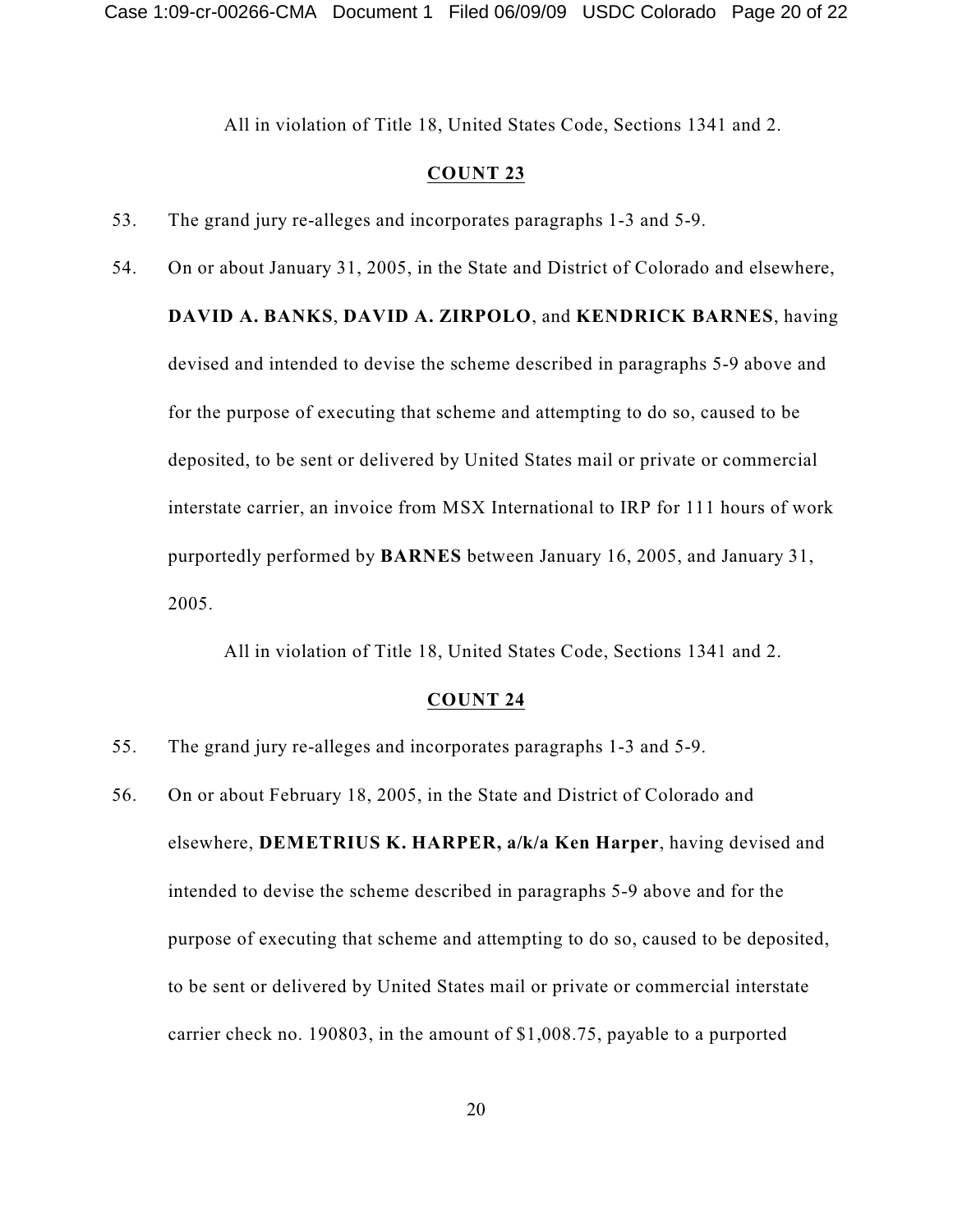employee from Judge Technical Services, Inc.

All in violation of Title 18, United States Code, Sections 1343 and 2.

### **COUNT 25**

#### **Criminal Forfeiture Allegation**

- 57. Upon conviction of one or more of the offenses alleged in Counts 1-23 of this indictment, the defendants, **DAVID A. BANKS, DEMETRIUS K. HARPER, GARY L. WALKER, CLINTON A. STEWART, DAVID A. ZIRPOLO**, and **KENDRICK BARNES**, shall forfeit to the United States pursuant to Title 18, United States Code, Sections  $981(a)(1)(C)$ ,  $1956(c)(7)$ , and  $1961(1)$ , and Title 28, United States Code, Section 2461(c), all property constituting or derived from proceeds traceable to the commission of the offense(s), including but not limited to a sum of money equal to \$5,386,394.55 in United States currency.
- 58. If any of the property described above, as a result of any act or omission of the defendants:
	- a. cannot be located upon the exercise of due diligence;
	- b. has been transferred or sold to, or deposited with, a third party;
	- c. has been substantially diminished in value; or
	- d. has been commingled with other property which cannot be divided without difficulty;

it is the intent of the United States, pursuant to Title 18, United States Code,